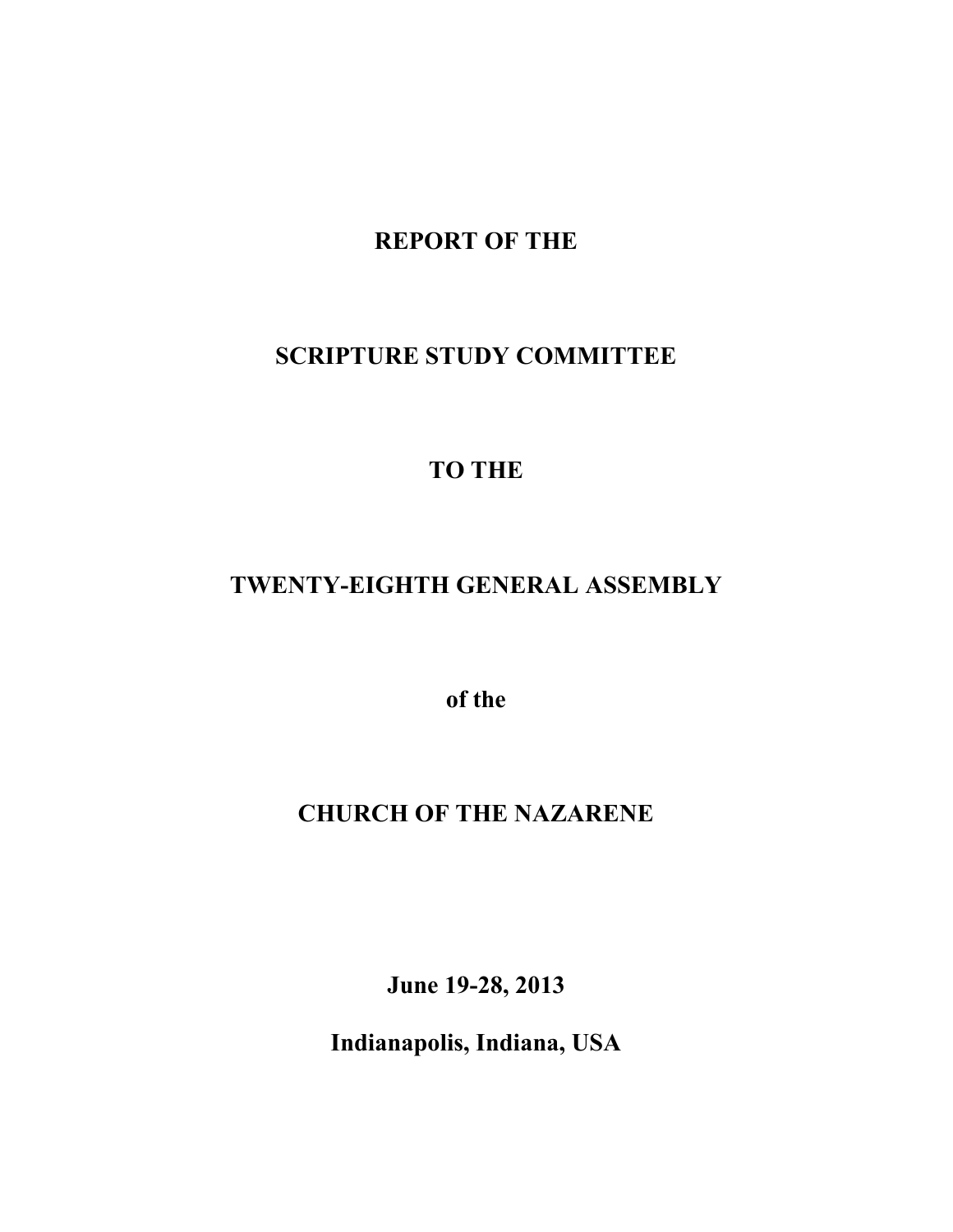### **Scripture Study Committee**

#### **MEMBERSHIP OF THE COMMITTEE**

Gary Bennett, Stephen Dillman, Bradley Estep, Thomas King (chair), Joseph Knight, Melvin McCullough, Jesse C. Middendorf, Thomas Noble, Christian Sarmiento, Arthur Snijders, Alexander Varughese (secretary), and David Wilson; with valuable assistance from Stan Ingersol and Shirley Marvin.

#### **OVERVIEW**

The Board of General Superintendents assigned the Scripture Study Committee (SSC) with the task of reflecting upon a total of three resolutions from the 2009 General Assembly, and making appropriate recommendations for action by the 2013 General Assembly. The following report begins with the committee's response to resolution JUD-805 regarding Article IV (The Holy Scriptures) of the Articles of Faith. This is followed by the committee's response to Resolution JUD-802 and Resolution JUD-816 both regarding Article VI. Atonement, of the Articles of Faith. The report culminates with a resolution from the Scripture Study Committee regarding the referral of future resolutions addressing the Articles of Faith.

### **I. RESPONSE TO THE 2009 GENERAL ASSEMBLY RESOLUTION JUD-805, REGARDING ARTICLE IV (THE HOLY SCRIPTURES)**

Resolution JUD-805: regarding Article IV. The Holy Scriptures; to remove the phrase "inerrantly revealing the will of God concerning us in all things necessary to our salvation," and replace it with the phrase, "inerrant throughout, and the supreme authority on everything the Scriptures teach."

#### **RECOMMENDATION**

Reject Resolution JUD-805 which seeks to alter the wording of Article IV. The Holy Scriptures. This committee recommends leaving this Article of Faith as it currently stands.

#### **RATIONALE**

The proposals at the 2009 General Assembly to amend Article IV of the Nazarene Articles of Faith in order to assert the complete inerrancy of Scripture clearly come from a concern that the Bible be given its rightful place in our life and theology. Having been asked to evaluate these proposals, the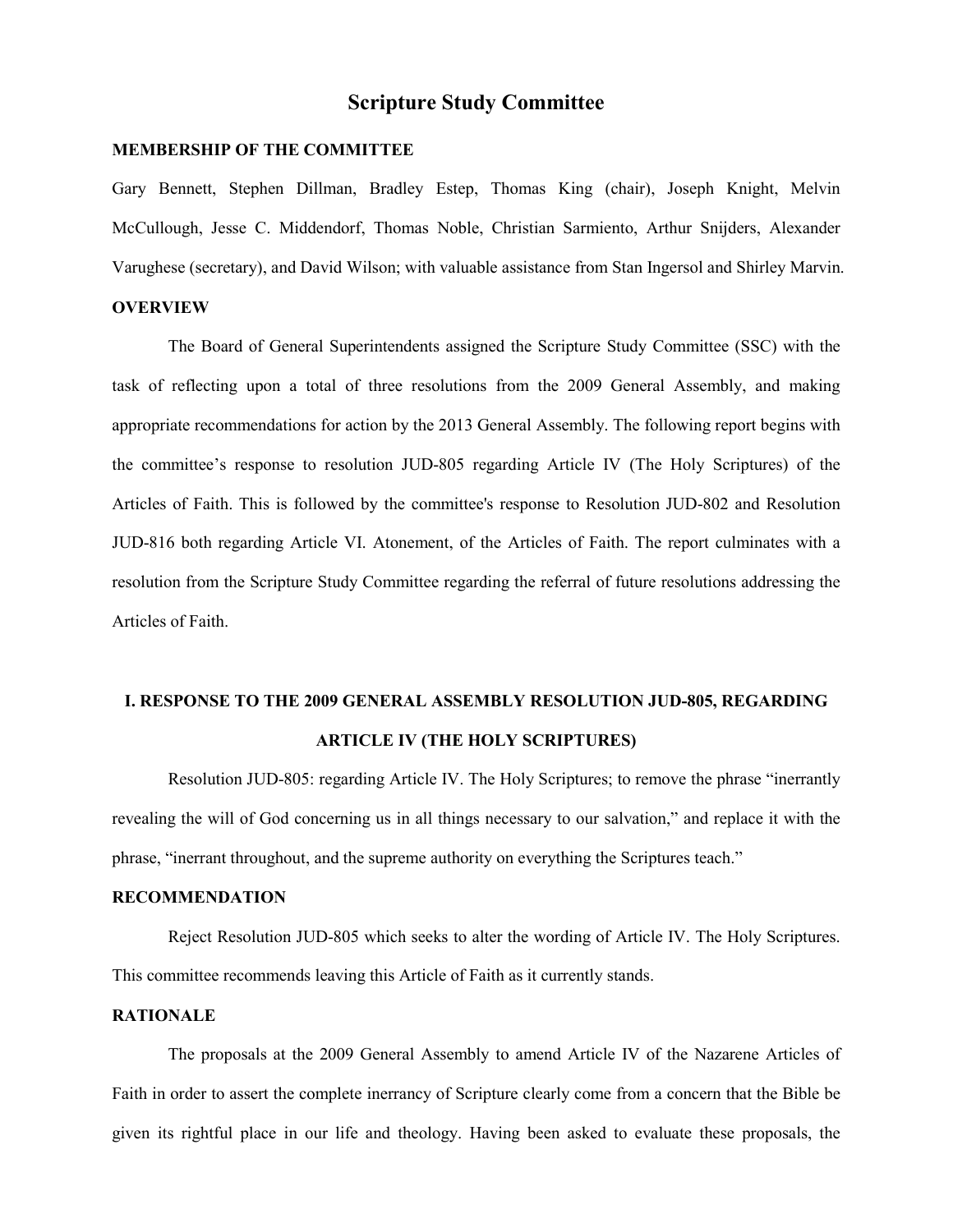committee begins by expressing our appreciation for this concern and wish to make clear our solidarity with all those who have a high view of the place of the Bible in the life of the Church and of each Christian. John Wesley declared himself to be *homo unius libri*, 'a man of one book,' and described the Methodists as 'Bible-Christians' determined to preach 'plain, old Bible-Christianity.'<sup>[1](#page-2-0)</sup> So we join with all those who assert and maintain the authority of the Bible for the Christian faith and practice, doctrine and ethics. Article IV, like all the other articles is an article of faith and so is part of our faith. In the light of that, and in that spirit, we offer this report.

#### **1. THE STRENGTH OF ARTICLE IV**

l

We wish to begin by drawing attention to the strength of the present Article IV as a declaration of our commitment to the authority of the Bible.

#### **(a) Plenary, divine inspiration**

First, the article clearly states the inspiration of Holy Scripture as 'divine' and 'plenary': that means that the *whole* Bible is inspired and that it is inspired, not just in the sense that a work of art may be said to be 'inspired', but by God. To say that the Bible *as a whole* is inspired is to say that we cannot take texts out of context and quote them arbitrarily as 'the word of God.' We have to understand biblical theology as a whole. Nor do we believe that divine inspiration cancels out the human authorship. Each book has a distinct style, vocabulary, and idiom reflecting the quite different human authors and contexts, whether of Jeremiah and Ezekiel, Luke, Paul, or even writers unknown. We do not believe in a mechanical idea of inspiration in which their minds were blotted out and they became mere puppets. Rather their mental powers were heightened and their free wills guided by the subtle and sensitive Spirit of God. Whether they were gathering information to write a narrative, or editing what had previously been written, or were putting into writing speech directly inspired by the Holy Spirit, the result was a collection of documents fit for the purpose of revealing God's will and way, God's acts, and supremely God's revelation in his

<span id="page-2-0"></span><sup>&</sup>lt;sup>1</sup> Preface to Sermons, *Works* [BE], Vol. 1, page 105; and 'Short History of Methodism,' *Works* [BE], Vol. 9, page 369.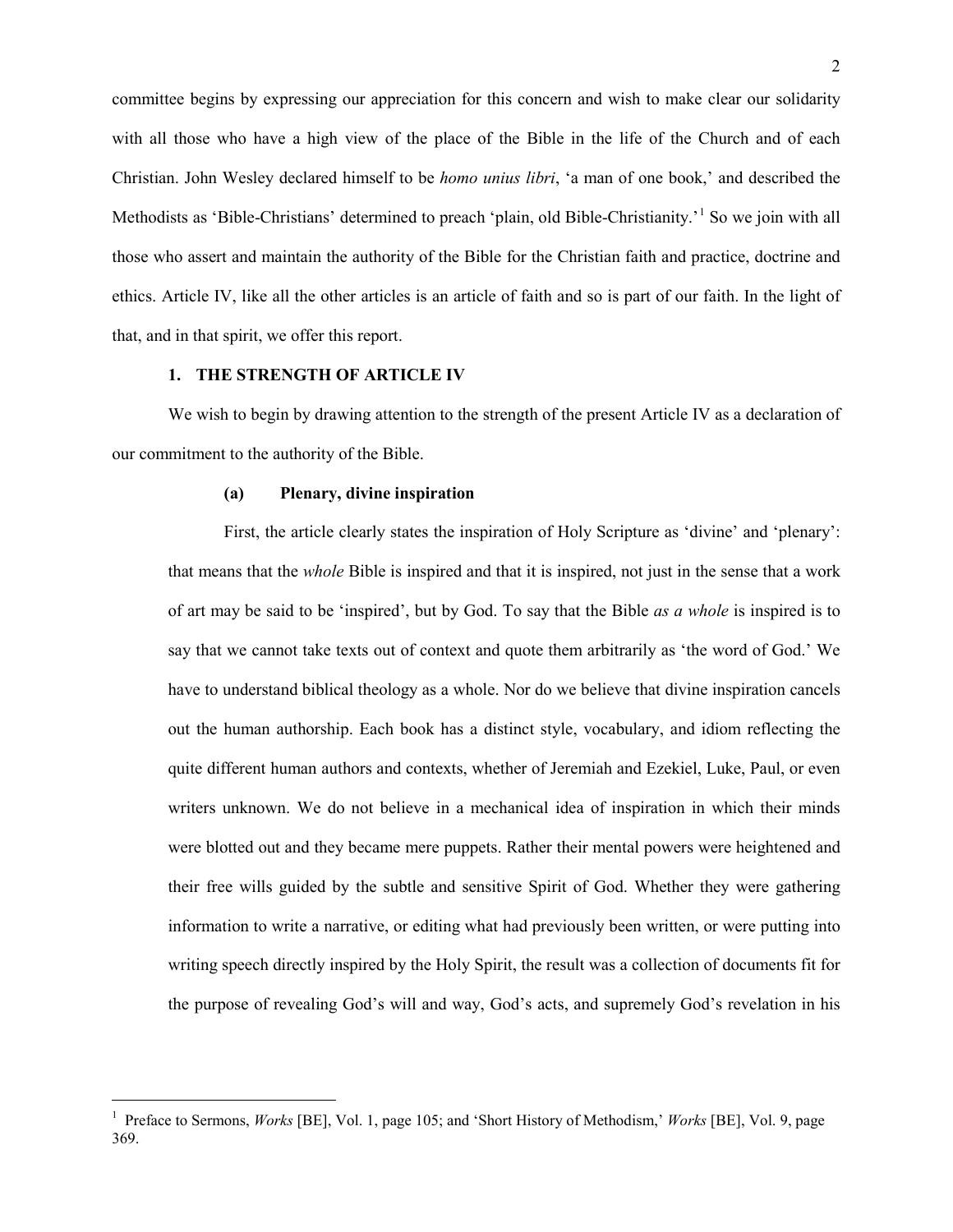Incarnate Son. We agree therefore with the Cape Town Commitment of the Third Lausanne Congress when they say in their confession of faith:

We receive the whole Bible as the Word of God, inspired by God's Spirit, spoken and written through human authors. We submit to it as supremely and uniquely authoritative, governing our belief and behavior. We testify to the power of God's Word to accomplish his purpose of salvation. We affirm that the whole Bible is the final written word of God, not surpassed by any further revelation, but we also rejoice that the Holy Spirit illumines the minds of God's people so that the Bible continues to speak God's truth in fresh ways to people in every culture. $2$ 

We strongly endorse the emphasis in this Cape Town Commitment that we love God's Word because we love God, love his world, love the gospel, love the people of God, and love the mission of God.

#### **(b) Inerrantly revealing the will of God**

Secondly, Article IV clearly states that the Holy Scriptures reveal the will of God *inerrantly*. That means that what Holy Scripture tells us about God and his saving acts and purpose cannot be set aside by any merely human philosophy, metaphysics, or ethics. Human reason and culture are all fallen and therefore suspect when it comes to discerning the will of God, but we each may trust the word of God given to us in Holy Scripture as 'a lamp to my feet and a light to my path' (Psalm 119:105). Human reason and experience may guide us in many things, but when it comes to the things of God (which shapes all of life), they must bow to what he has revealed to us in the inspired Scriptures. This belief is what is usually known as the 'infallibility' of Scripture, that it 'inerrantly reveals the will of God in all things necessary to salvation' as distinct from absolute 'inerrancy' in every factual detail. This implies that, while the Holy Spirit guides us as we listen for the voice of God speaking to us through Scripture, no claims to private revelations of the truth of God which are additional to Scripture are acceptable.

<span id="page-3-0"></span><sup>2</sup> *The Cape Town Commitment: A Confession of Faith and a Call to Action* (The Lausanne Movement, 2011).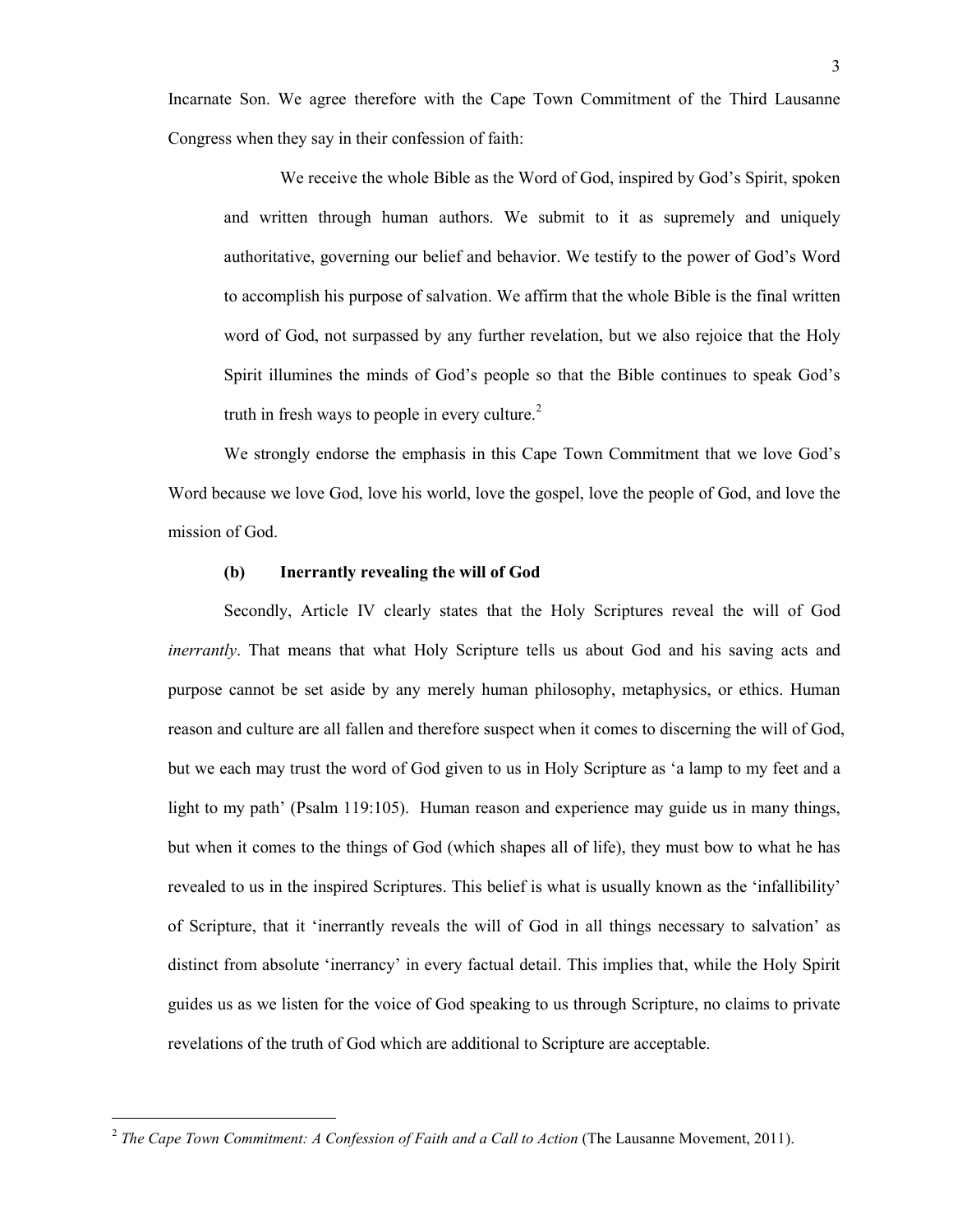This does not imply however that we are infallible in our interpretation of the Bible. Some Christians think that they are merely stating what the Bible says, but that is naïve. Whether we like it or not, every Christian is actually engaged in *interpreting* the Bible. Accordingly, we must interpret each word in its sentence, each sentence in its paragraph, each paragraph within the argument of the book as a whole, and each biblical book within the Scriptures as a whole. We interpret the New Testament against the background of the Old Testament, and the Old Testament in the light of the New Testament and particularly as progressive revelation leads up to the final revelation of God in Jesus Christ. We follow the guidance of the ancient creeds of the Church as we interpret the Scriptures together. All of this calls not only for careful scholarship, but also for dependence on the Holy Spirit. We expect all preachers and teachers particularly to be committed to the interpretation of the Scriptures given in the ancient creeds and the Articles of Faith, but on other matters we affirm freedom of interpretation provided it is in a spirit of loyalty to the Church. As we interpret Scripture together within the fellowship of the Church, we look to the Holy Spirit to guide us in the future into 'the will of God, what is good and acceptable and perfect' (Romans 12:2).

#### **(c) All things necessary to our salvation**

Thirdly, that brings us to the point that Article IV makes clear the purpose of Holy Scripture: that it reveals the will of God "…in all things necessary to our salvation…" John Wesley was very clear that the purpose of being a person 'of one book' was to find 'the way to heaven.' The Bible is not to be treated as an almanac or a magic book or a text book of history or science. Its truth is expressed in the thought forms of the ancient world, in their culture, context, geography, cosmology, and language. But on the other hand, God's action in the *history* of Israel and supremely in the life, death and resurrection of the Lord Jesus Christ *was* 'necessary to our salvation.' Accordingly, it is part of our faith that the Bible is the God-given account of God's action in space-time history and therefore an integral part of God's revelation in history and uniquely in the Lord Jesus Christ. And while science progresses by studying 'the book of nature' rather than by biblical study, nonetheless modern science arose in a Christian culture out of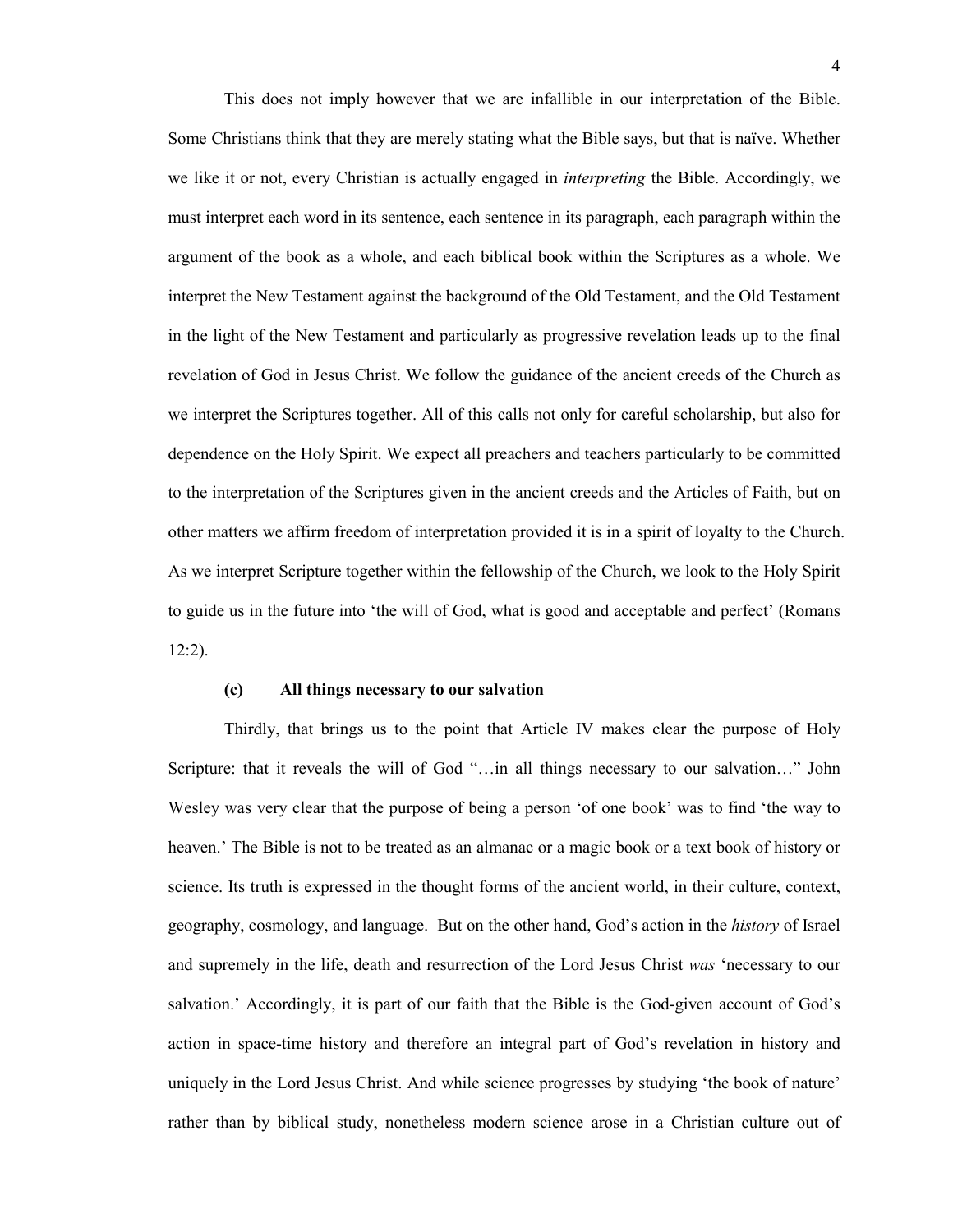Christian convictions, and ultimately we believe that everything we know through science will be seen to be more than compatible with all that has been revealed to us through Holy Scripture.

Faith in the word of the gospel of salvation also implies obedience to the law of God. To live intentionally violating the law of God as interpreted by Jesus and the apostles is the antinomian denial of the faith. Christian ethics are formulated as the Church interprets Holy Scripture guided by the Holy Spirit and taking note of the wisdom of the Church through the ages.

#### **(d) What is not from Holy Scripture cannot be a doctrine of the Church**

Fourthly, the final compound clause of Article IV is perhaps the strongest of all. Its wording derives (via Wesley's Twenty-five Articles) from Article VI of the Thirty-nine Articles of the Church of England:

> Holy Scripture containeth all things necessary to salvation; so that whatsoever is not read therein, nor may be proved thereby, is not to be required of any man [*sic*], that it should be believed as an article of the faith, or be thought requisite necessary to salvation.

This asserts one of the cardinal principles of the Reformation, the *sola scriptura*, that Holy Scripture is the only source of Christian doctrine. It says that only what is read in Scripture or proved from Scripture is to be required as an article of faith or is necessary to salvation. Of course, as Wesleyans we know (as do the other major theological traditions in the one Church) that Scripture has to be interpreted. We interpret Scripture, guided by the *traditions* of the Church, in the light of our *experience* as the people of God, and using sanctified *reason*. But according to this sentence none of these can be *in itself* the source or basis for Christian doctrine, and as we look at the other Nazarene Articles of Faith, we see that this is in fact true. They are all derived from Scripture. Christian tradition helps us today to interpret Scripture, and human reason and experience are engaged in this interpretation and in articulating our doctrines. Reason and experience have shaped the way these Articles of Faith were formed and they still shape the way we express our doctrines and they may even corroborate them. But every doctrine we profess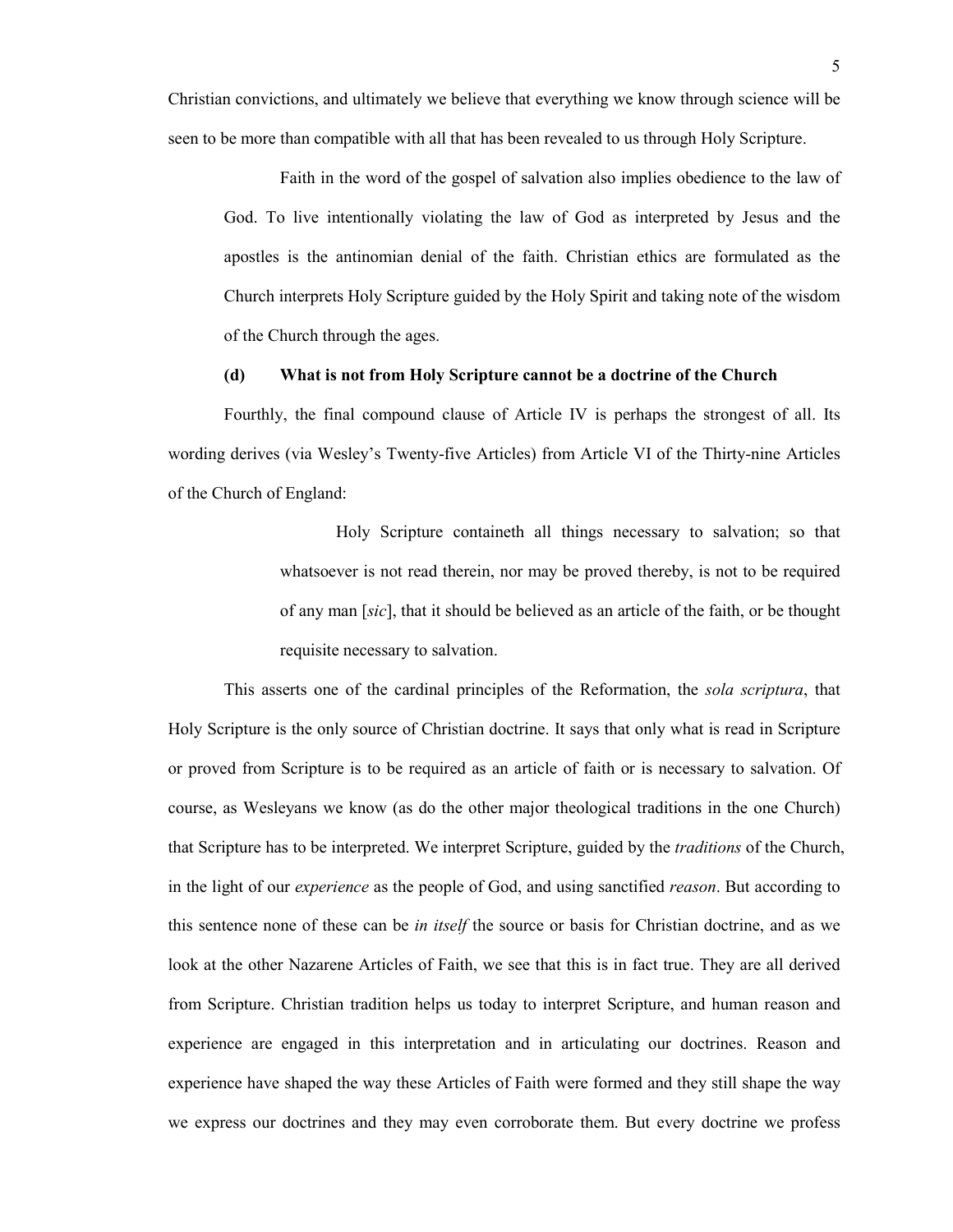together as a denomination in our Articles of Faith is in fact based upon and derived from Holy Scripture.

Such is the strength of Article IV therefore, that as a committee we believe that when it is fully understood, it is a good and sufficient guard against any theology that departs from Holy Scripture. Its strength and clarity needs to be understood and appreciated by all who preach in Nazarene pulpits and teach in Nazarene colleges/universities. The committee therefore believes that it is not only unnecessary, but that it would be untrue to the Wesleyan tradition, incompatible with Wesleyan theology, and unwarranted by the Scriptures themselves, to add any assertion that the Scriptures are 'inerrant throughout' not only in revealing the will of God for our salvation, but in determining the truth of any statement whatsoever. That would be to turn the Bible from the saving word of God into an almanac or encyclopedia. To say that the Scriptures are 'the supreme authority on everything the Scriptures teach' merely raises the question of what exactly the Scriptures teach, and there are numerous unsettled disputes among Christians (and even among Nazarenes) about that. To assert the complete detailed factual literal accuracy of every part of Scripture ('inerrant throughout') raises more problems than it solves and diverts people into unnecessary, distracting and futile disputes.

To support this conclusion, we need to expand on this key-note paragraph. We need to understand where this demand for complete detailed 'inerrancy' comes from, why it is unnecessary and misleading, and what the view of Nazarene theologians has been.

#### **2. THE CALVINIST ORIGIN OF THE ASSERTION OF DETAILED INERRANCY**

The debate over 'inerrancy' has been particularly strong in North America over the last few decades, sparked off in 1974 by the book written by Harold Lindsell, *The Battle for the Bible*, and at first it might appear that the assertion of this kind of inerrancy is commendable. However, it is necessary to understand that this assertion of the complete inerrancy of Scripture in every detail ('inerrancy throughout') comes out of one particular Calvinist tradition. It is part of a particular Calvinist theological method, and it cannot be understood apart from its place in the rationalism which too often characterizes that theology. The Calvinist theologians who taught at Princeton in the nineteenth and early twentieth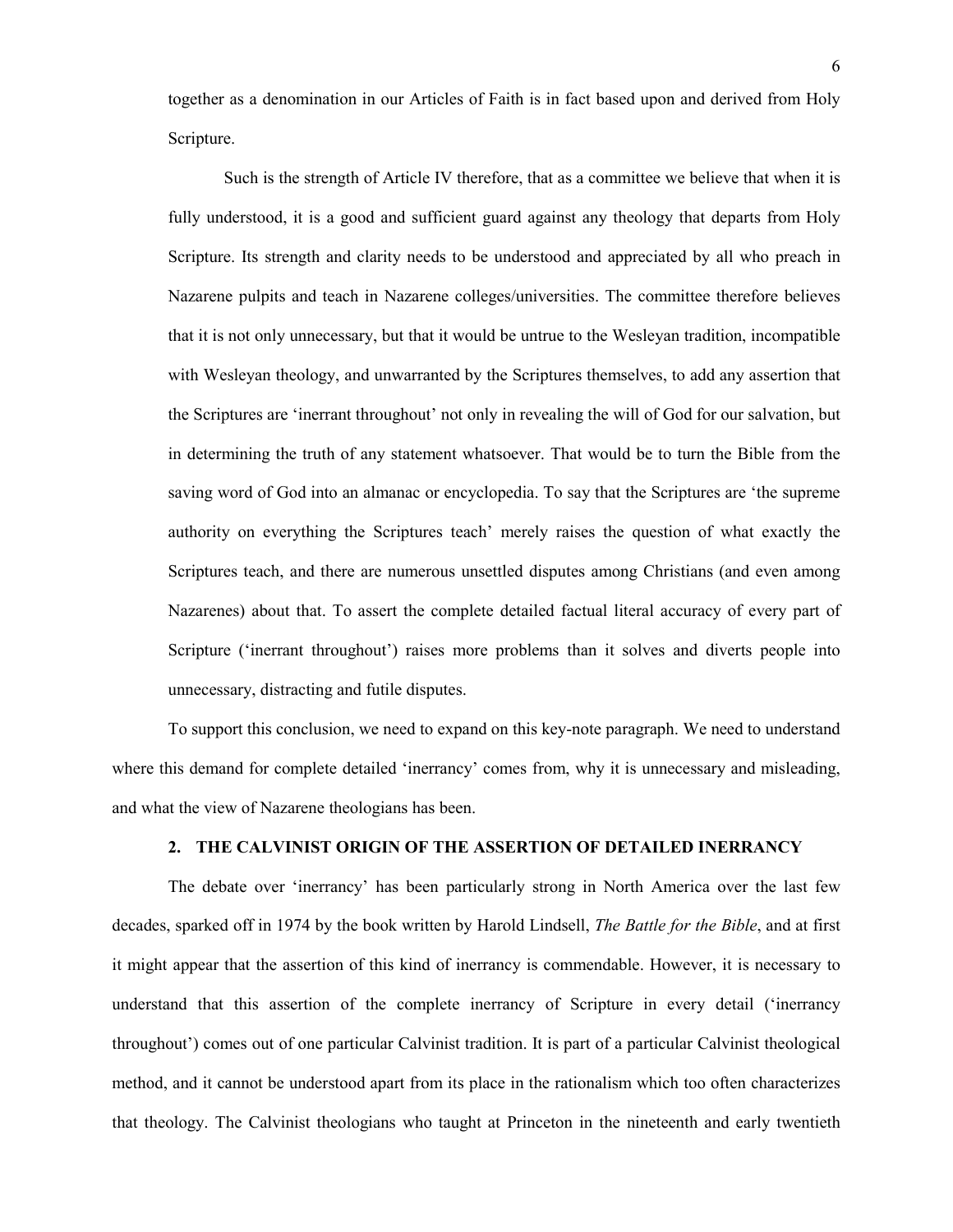centuries, Charles Hodge (1797-1878) and B. B. Warfield (1851-1921), inherited this assertion from previous Calvinists such as the Swiss-Italian theologian, Francis Turretin (1623-1687), and it comes directly from their Calvinist concerns. In their battle with the Roman Catholics, the Calvinist theologians of the century after John Calvin held to the authority of the Bible in order to oppose the authority of the pope and the cardinals. Their apologetic strategy prompted them to assert the authority of the Bible as a basis for faith in Christ rather than as something which was implied by faith in Christ. Their method became to establish first the truth and authority of the Bible, and then build faith in Christ on that. Intellectual persuasion and apologetics therefore came first. Some Lutherans departed from Martin Luther by taking a similar position. Accordingly many of the Reformed Confessions in the post-Reformation period began with the Article of Faith on the Bible. It was in that context that they began to assert the inerrancy of the Bible. In keeping with their deductive method in theology, they argued that since God was perfect, and since the Bible came from him, the Bible must be 'perfect' in the sense of being without any error in the smallest detail. It was a presupposition they brought to the Bible rather than a conclusion from the study of the biblical text itself. Not all Calvinists took this position. The Dutch and Scottish Calvinist traditions (Hermann Bavinck, Abraham Kuyper, and James Orr) are different and closer to John Calvin and the Reformers. The insistence on inerrancy was particularly strong among American Calvinists, perhaps helping to explain why Fundamentalism is a predominantly American phenomenon.

The continental Reformers themselves, John Calvin, Martin Luther, Ulrich Zwingli and the others, made no such claim, and no such claim is made in Article VI of the Thirty-nine Articles of the Church of England. This was a new claim in the post-Reformation period. For the Reformers themselves, it was faith in Christ which led to trust in the Bible. Martin Luther first proclaimed justification by faith (*sola fide*) and it was only when he realized that the pope rejected this that he saw the necessity that the Church be subject to the Bible (*sola scriptura*). For these later theologians in the Calvinist tradition, faith in the inerrancy of the Bible became the foundation for faith in Christ. It was from this Calvinist tradition, passed on through the nineteenth-century Calvinist theologians at Princeton, that the Fundamentalists of the 1920s took their belief in the total, detailed inerrancy of Scripture. Harold Lindsell tried to hold all evangelical Christians to this particular Calvinist belief in the 1970s and seriously divided evangelical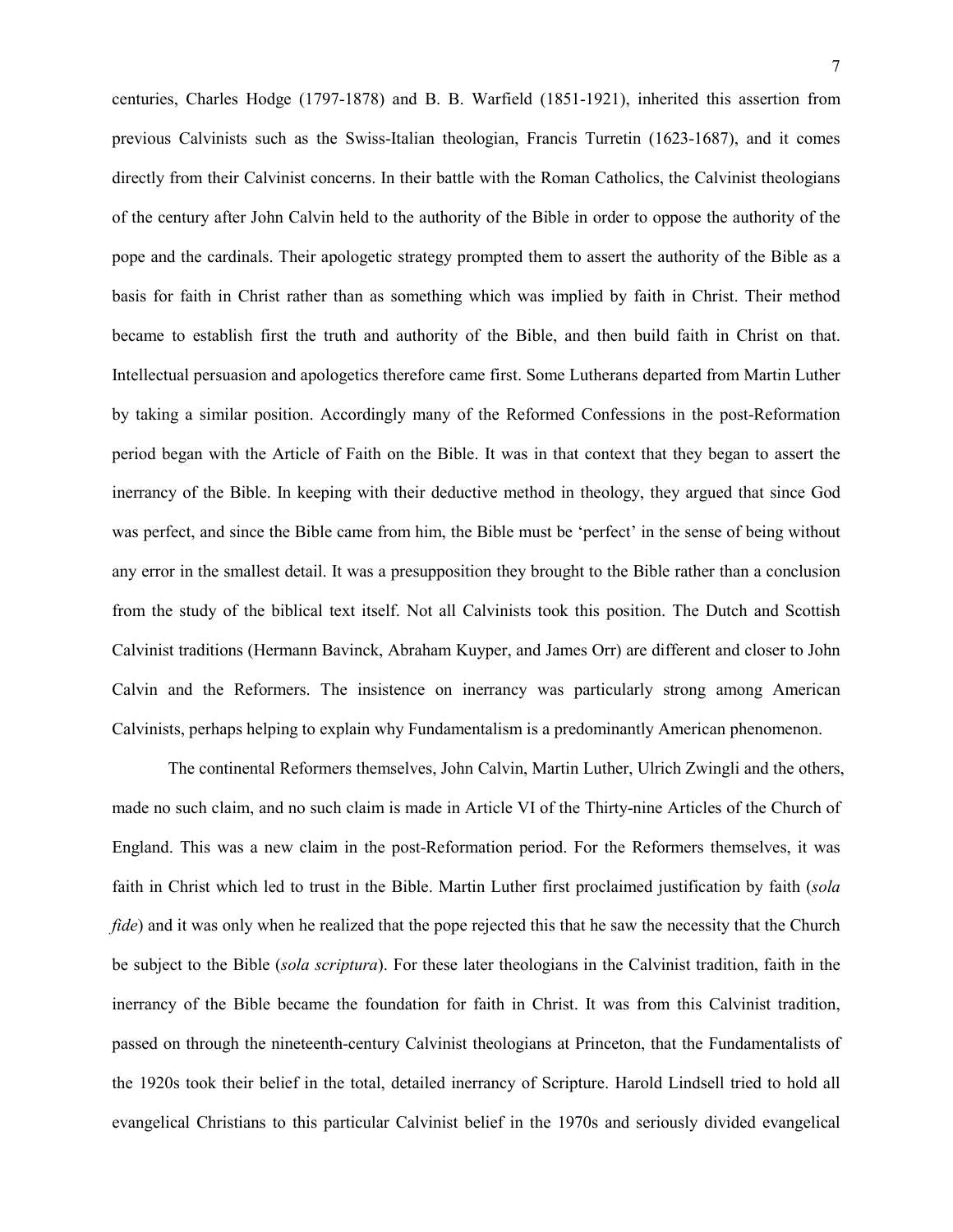Christianity, at least in the United States if not elsewhere. This whole development with its concern with detailed inerrant facts, demonstrates how much the Calvinist tradition was shaped by rationalistic modernity.

Wesleyans are truer to the original Reformation. We know that we are not brought to faith by having the inerrancy of the Bible proved to us, but that our faith in Christ is what leads us to trust his messengers, the prophets and apostles, and all who wrote the Holy Scriptures. It is *not* that we are committed as a denomination to the opposite view that the Scriptures are *un*reliable or that they are historically *un*trustworthy. No: we are committed to the belief that the Scriptures give us a *sufficiently* accurate account of God's action in the history of Israel and particularly in the birth, life, death, and bodily resurrection of the Lord. It is rather that we do not think that highlighting the issue of *detailed* factual inerrancy is helpful or necessary to insisting on the full authority and trustworthiness of Holy Scripture. Article VI of the Thirty-nine Articles of the Church of England is therefore entitled, 'Of the Sufficiency of Holy Scripture', and this concept of 'sufficiency' also appears in the title of Article Five of the Twenty-five Articles John Wesley gave to American Methodism.<sup>[3](#page-8-0)</sup>

## **3. WHY THIS CALVINIST BELIEF IS THE WRONG WAY TO ASSERT THE AUTHORITY OF SCRIPTURE**

There are two severe disadvantages in asserting the authority of Scripture by claiming the detailed factual inerrancy of Scripture instead of its 'sufficiency.' First, the concept of 'error' is not a helpful one since it is impossible to define what constitutes an 'error.' The word seems to imply the need for absolute accuracy, but what degree of accuracy is appropriate? Do we insist on the kind of accuracy of modern scientific language which is foreign to all ancient literature? Are round figures acceptable? Must every narrative observe strict chronological accuracy? Are metaphors and parables disallowed? Are we going to insist that the stories Jesus told must be factually accurate? Even if we accept that the Scriptures are full of metaphor and parable and other figures of speech, are we going to decree where everyone must draw the line—what is literal fact and what is metaphor and parable, poetry and vision? The concept of 'error'

l

<span id="page-8-0"></span><sup>&</sup>lt;sup>3</sup> For the importance of this concept of 'sufficiency' for salvation, see Paul Merritt Bassett, 'The Theological Identity of the North American Holiness Movement: Its Understanding of the Nature and Role of the Bible,' *Varieties of American Evangelicalism* (Knoxville, TN, 1991), pages 72-108, especially pages 76-79.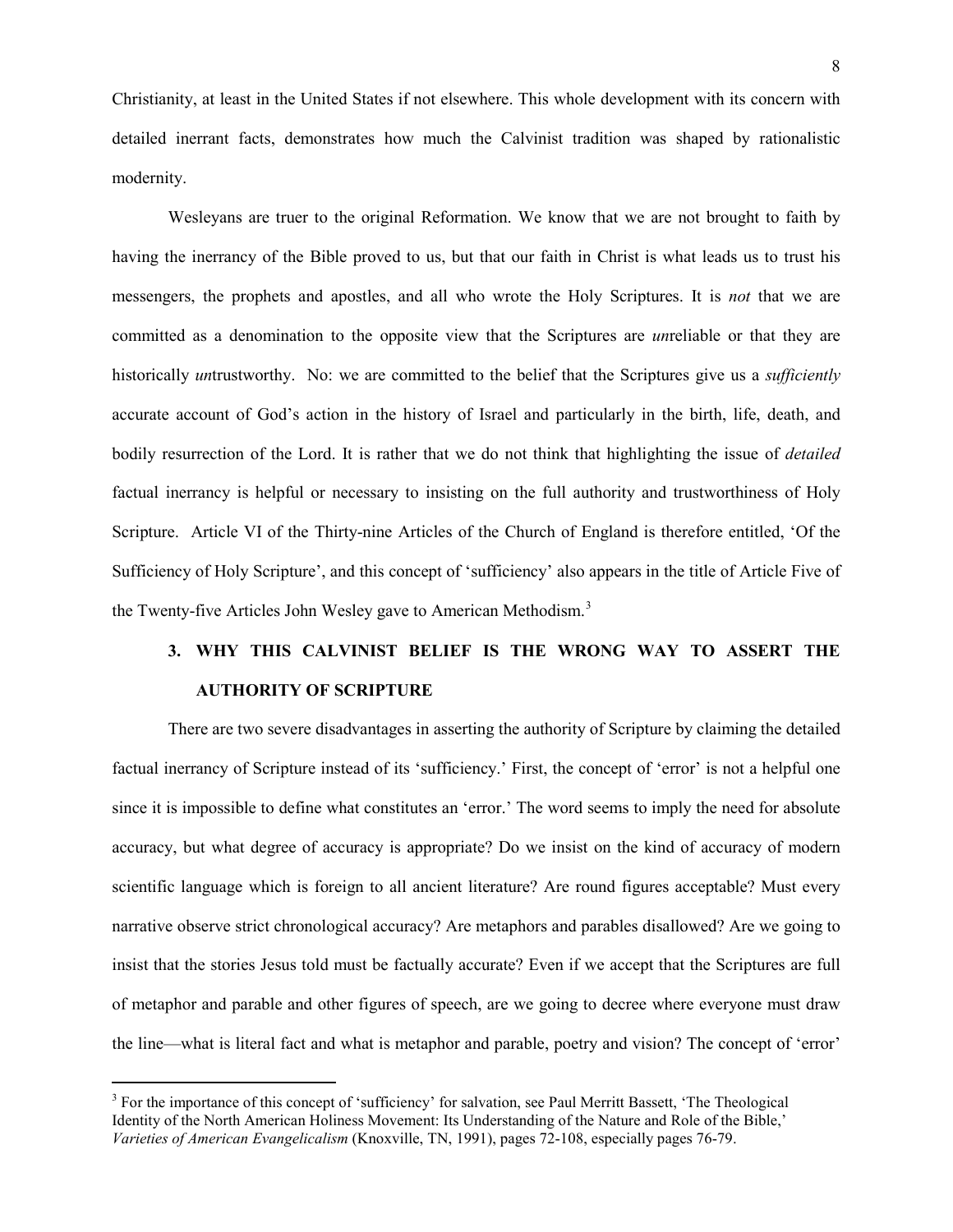is an *absolutist* word applied to something which is necessarily a matter of *degree*, and it is consequently a nightmare since it leads us straight into frankly silly and futile questions. That is the second point here: this misguided concept of detailed 'inerrancy' diverts attention to unprofitable debates about unimportant details. Was it Abiathar or Abimelech who was high priest when David ate the showbread? Were there two angels at the tomb, or was there only one? Were there several women at the tomb on Easter morning or was there only one? Did Judas hang himself or did he die some other way? There are innumerable debates on points which have no bearing on the truth of the gospel and which are a waste of time. Because we are dealing with ancient literature, we frequently do not have enough information to determine whether an apparent contradiction is truly a contradiction or not. To assert complete inerrancy therefore is to be diverted into petty and unprofitable arguments like those at Ephesus who debated 'myths and genealogies which promote vain speculations' and had 'wandered away into vain discussion' (1 Timothy 1:4-6).

What persuades us of the truth of Scripture is that when it is preached in the power of the Spirit we come face to face with the Lord. We not only know 'that he died for our sins according to the Scriptures, that he was buried, that he was raised on the third day according to the Scriptures, that he appeared to Cephas, then to the twelve' (1 Corinthians 15:3-5). Paul gives us these as the central facts of the gospel, and we believe that there is no good reason to doubt their historicity. But it is not merely a matter of being given accurate facts. It is rather that through this narrative, we come to meet and know and trust and place our faith in the Risen Lord himself. That is how the narrative of the gospel carries conviction when we evangelize—not by persuading the seeker that we can determine accurately how many angels were at the tomb. The authority of Scripture is validated by the Holy Spirit as we tell 'the old, old story.'

We respect our brothers and sisters who love Scripture and want to defend its authority, but as Wesleyans it is our conviction that trying to do so in this Calvinist way is the wrong way to do it.

#### **4. THE UNITED VIEW OF NAZARENE THEOLOGIANS**

It is true that at the height of the Fundamentalist-Modernist battle in the 1920s, Nazarene leaders expressed their solidarity with the Fundamentalists. Given the alternative, a Modernist/Liberal theology in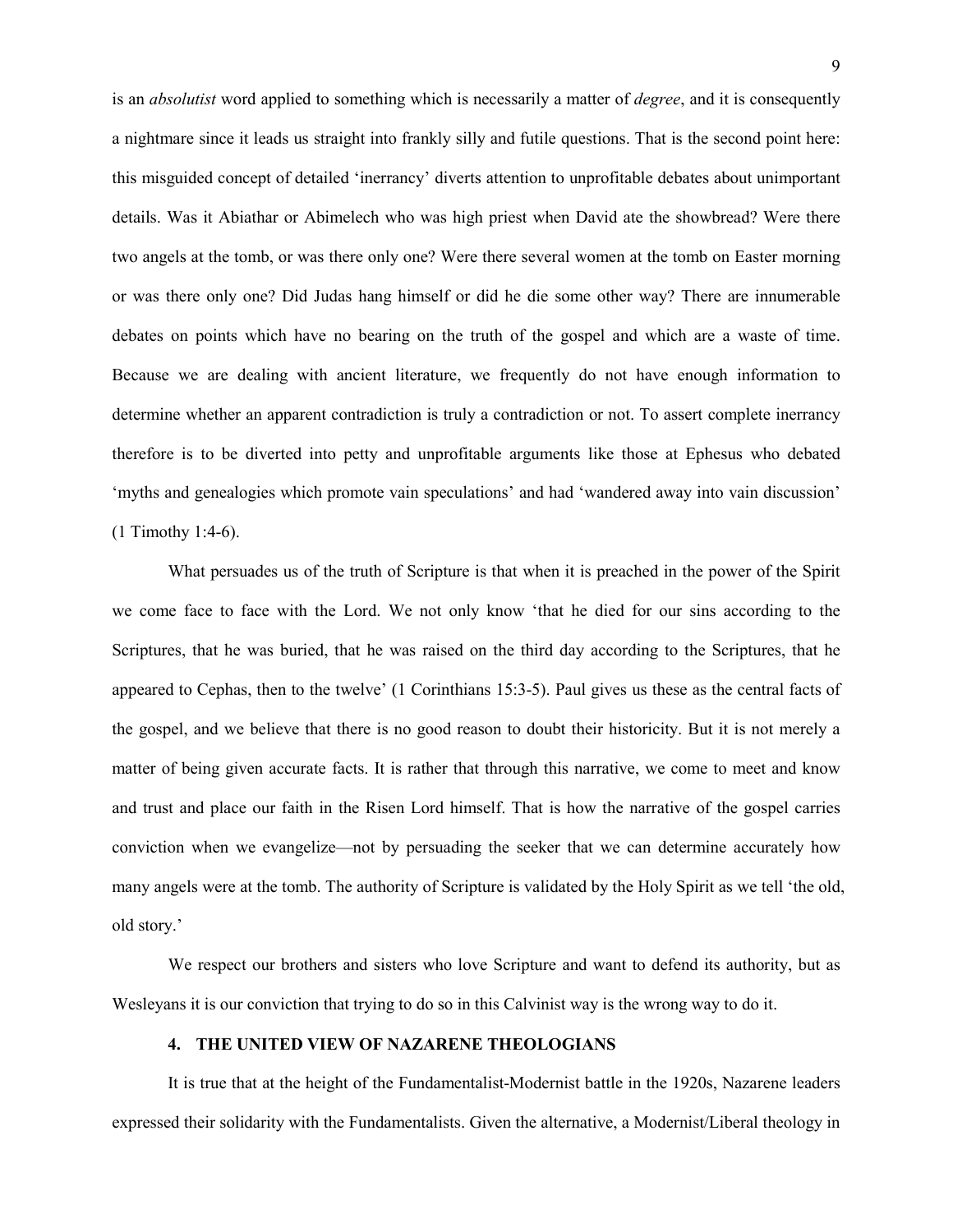which (as H. Richard Niebuhr put it), 'A God without wrath brought men without sin into a kingdom without judgment through the ministrations of a Christ without a cross,' that is hardly surprising! But the denomination's premier theologian, H. Orton Wiley, had a deeper understanding of the issues.<sup>[4](#page-10-0)</sup> Wesleyans were committed to asserting the authority of the Bible against Modernism, but not in the simplistic way in which Fundamentalists tried to do it. Paul M. Bassett writes that, following in the tradition of the Wesleyan theologians, Richard Watson, W. B. Pope and John Miley, "Wiley clearly enters the lists against American theological liberalism on the one hand and against fundamentalism on the other."<sup>[5](#page-10-1)</sup> In his Christian Theology, he criticizes the Protestant scholastics in the century after the Reformation in that they began "to substitute the written Word for Christ the Living Word." In the context in which he was writing, it is clear (as Paul Bassett argues) that H. Orton Wiley was also criticizing the Fundamentalists of his day who had inherited their view of the Bible's detailed inerrancy from scholastic Calvinism.<sup>[6](#page-10-2)</sup> He goes so far as to warn against three 'worthy monarchs' to whom we can mistakenly give a false position in place of Christ, the Living Word: the church, the Bible, and reason. There is good reason to conclude that it was H. Orton Wiley who drafted Article IV at the 1928 General Assembly, which is good reason in itself why Article IV should not be amended.

Timothy L. Smith, in a letter to the editor of *Christianity Today* published on March 10, 1978 similarly maintained that Wesleyans reject both the 'liberal' or 'modernist' stance and also the narrow inerrantist view of Scripture associated with B. B. Warfield and Harold Lindsell. Timothy Smith wrote: '…we Wesleyans stand in an older and much broader evangelical tradition than that represented by modern neo-Calvinist scholasticism.' In a letter to the editor of *The Christian Century,* he maintained that 'the roots of the nonfundamentalist view of scriptural authority accepted by many evangelicals' lay in the writings of the Reformers, and that the Hodge-Warfield view of inerrancy was never held by evangelical leaders such as William Booth, Adoniram J. Gordon, Dwight L. Moody, or the leaders of the National

l

<span id="page-10-0"></span><sup>&</sup>lt;sup>4</sup> For the way in which the Fundamentalist concerns invaded the holiness movement and the Church of the Nazarene for a time, see Paul Merritt Bassett, 'The Fundamentalist Leavening of the Holiness Movement, 1914-1940: The Church of the Nazarene: A Case Study,' *Wesleyan Theological Journal (WTJ)* 13:1 (1978), pages 65-91; and Stan Ingersol, 'Strange Bedfellows: The Nazarenes and Fundamentalism,' *WTJ* 40:2 (2005), pages 123-141.

<span id="page-10-2"></span><span id="page-10-1"></span>

 $^5$  Bassett, 'Theological Identity,' cf. 91.<br>  $^6$  Bassett 'Theological Identity,' 91-94, referring to Wiley, *Christian Theology*, pages 1:140-142.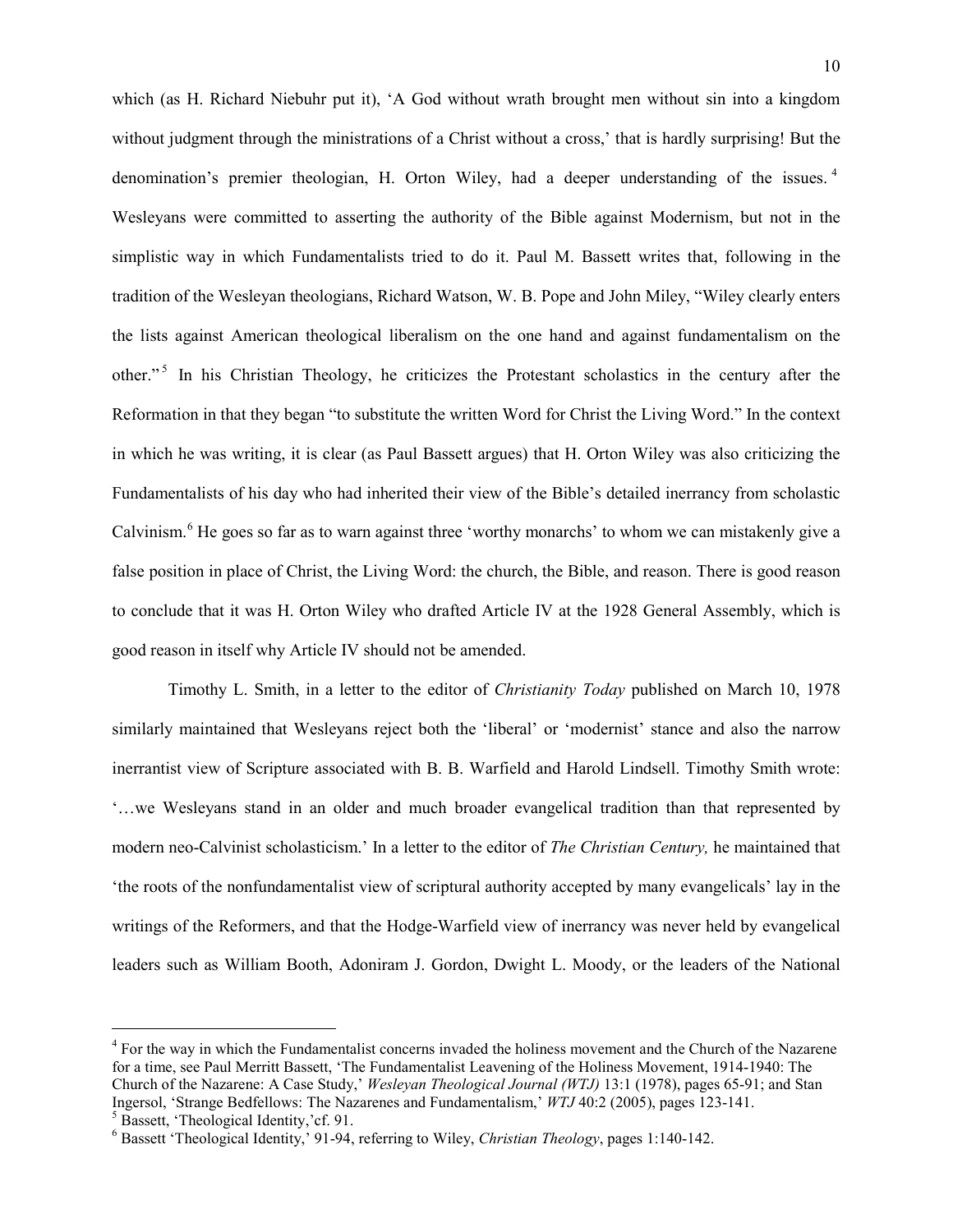Holiness Association. He rejected the contemporary efforts of the inerrantists, Harold Lindsell and Francis Schaeffer, 'to impose upon modern evangelicals a view of Scripture which Jesus and Paul renounced in rabbinical Judaism.'[7](#page-11-0)

Similarly, Ralph Earle quotes the early Nazarene theologian A. M. Hills, that the Bible is infallible in what it tells us about God and salvation, not in detailed inerrancy:

What is the infallibility we claim for the Bible? It is infallible as regards the purpose for which it was written. It is infallible as a revelation of God's saving love in Christ to a wicked world. It infallibly guides all honest and willing and seeking souls to Christ, to holiness, to heaven<sup>[8](#page-11-1)</sup>

Ralph Earle then goes on to defend a fellow evangelical scholar who accepted that there are errors in the Bible in rhetoric, history and science. At the same time he thought that this colleague had made more concessions than he needed to and had accepted that there were factual contradictions where the historical accounts could be harmonized by careful hermeneutics.<sup>[9](#page-11-2)</sup>

J. Kenneth Grider similarly rejected detailed inerrancy. He takes note of one sentence from Wesley quoted by Harold Lindsell which seems to teach detailed inerrancy, but argues that when that sentence is taken in the context of Wesley's whole theology, he did not teach inerrancy as part of his theological method in the way of scholastic Calvinism. J. Kenneth Grider argues: "…Scripture itself is not interested in inerrancy. It makes a claim for inspiration, but not for inerrancy—at least, not for total inerrancy."

J. Kenneth Grider examines that claim to inspiration in 2 Timothy 3:16, and points out that according to the text it is inspiration specifically for teaching (doctrine) and practice.<sup>[10](#page-11-3)</sup>

Rob L. Staples contrasts Wesleyanism with Fundamentalism, which arose in Calvinistic soil and insists on 'epistemological inerrancy.' Wesleyanism works differently and takes a view which he calls

l

<span id="page-11-0"></span><sup>7</sup> Timothy L. Smith, "Reader's Response: Determining Biblical Authority's Base," *The Christian Century* 95 (March 2, 1977): page 198.<br><sup>8</sup> A.M. Hills, *Fundamental Christian Theology*, Pasadena: C.J. Kline, 1931, page I:134.

<span id="page-11-2"></span><span id="page-11-1"></span><sup>&</sup>lt;sup>9</sup> Ralph Earle, "Further Thoughts on Biblical Inspiration," *Journal of the Evangelical Theological Society*, Vol. 6, No. 1 (Winter 1963): pages 7-17, (especially page 15).

<span id="page-11-3"></span><sup>&</sup>lt;sup>10</sup> J. Kenneth Grider. 'Wesleyanism and the Inerrancy Issue, *WTJ* 19:2 (1984), pages 52-61.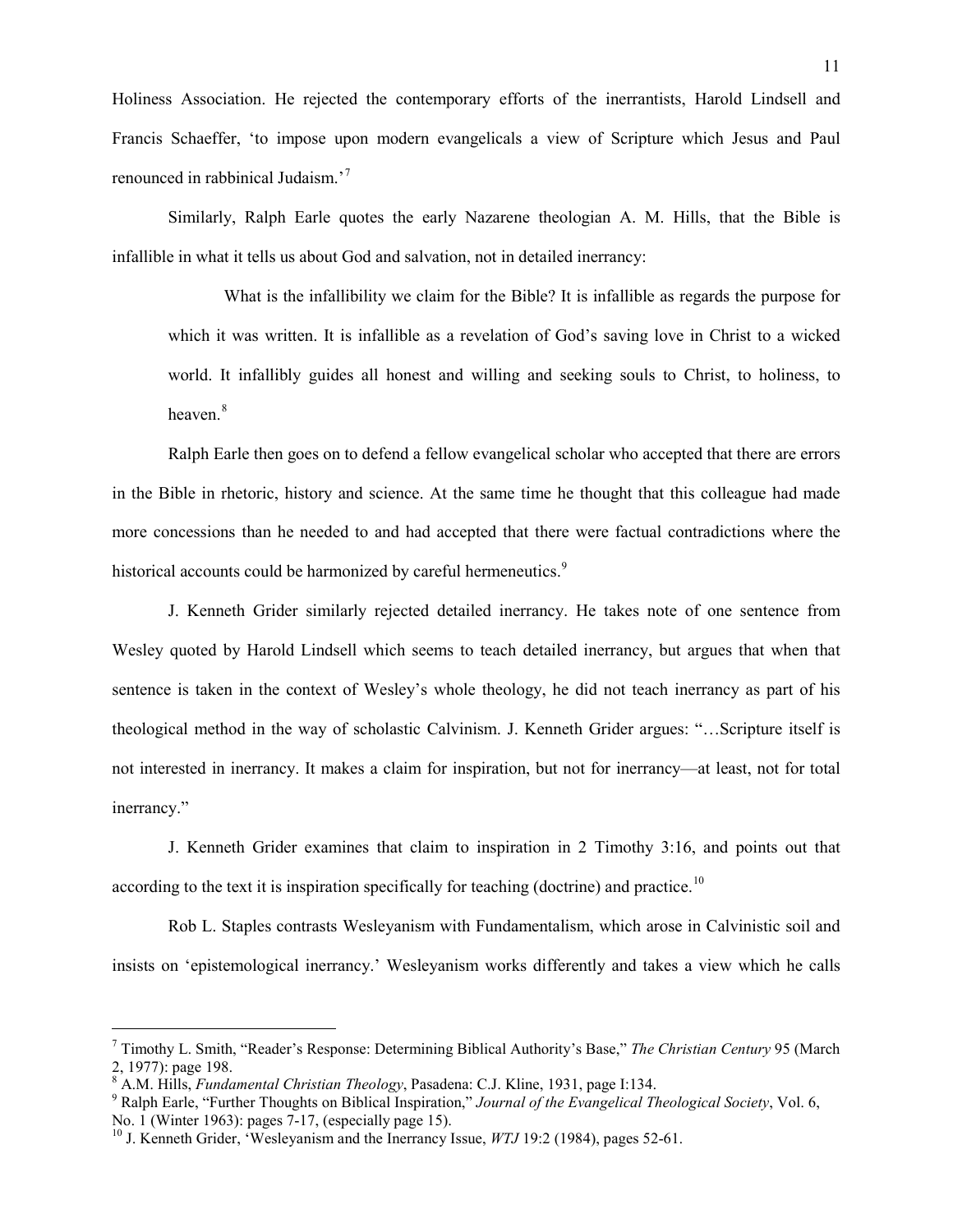'soteriological inerrancy.'[11](#page-12-0) In another article, he begins with the saying of Martin Luther: 'The Bible is the manger in which Christ is laid.' Rob Staples comments:

The point of Martin Luther's analogy is that Christ, who is the Living Word, is to be found in the Bible, which is the written Word. But the latter is an instrument directing us to the former, and thus not an end in itself. $^{12}$  $^{12}$  $^{12}$ 

Paul M. Bassett argued in an article on the understanding of the Bible in the holiness movement, that its history and inner logic would lead it to conclude 'that a call like Lindsell's [for detailed inerrancy] is theologically and spiritually irrelevant.' Paul Bassett continues:

Its history and inner logic would lead it to conclude that, if the term inerrancy be used, as it is, it refers to the Bible's service as the unique creation of the Holy Spirit, intended by that Spirit to carry conviction for sin, the news of full salvation in Christ, and sure instruction in how to relate to God and neighbor in righteousness and true holiness. In these things the Bible is to be understood as wholly inerrant.

Paul Bassett proceeds to rule out the more detailed inerrancy ('inerrancy throughout'):

The movement has concluded that, since empirical or scientific exactitudes certainly are not soteriologically ultimate and are not even metaphysically ultimate, they must be accounted for in terms of something other than scientific exactitude itself…. Most holiness people would insist that all such questions must submit to the question of the ultimate purpose of Scripture itself, which is not absolutely accurate knowledge of all things in heaven and earth but soteriological sufficiency.<sup>[13](#page-12-2)</sup>

H. Ray Dunning notes that some evangelicals base the Bible's authority on its inerrancy, but concludes that 'such rationalistic defenses are less than compelling.'[14](#page-12-3) H. Ray Dunning goes on to quote A. M. Hills, Clark H. Pinnock, Richard S. Taylor, H. Orton Wiley, and even John Calvin to support the alternative view of the Bible's authority, that we are persuaded of it by the *testimonium internum Spiritus* 

<span id="page-12-0"></span>

<span id="page-12-1"></span>

<span id="page-12-3"></span><span id="page-12-2"></span>

<sup>&</sup>lt;sup>11</sup> Rob L. Staples, 'Inerrancy,' *Holiness Today*, June 1998, page 5.<br><sup>12</sup> Rob L. Staples, 'Scripture,' *Holiness Today*, December 1998, page 11.<br><sup>13</sup> Paul Merritt Bassett, 'Theological Identity, '94f.<br><sup>14</sup> H. Ray Dunning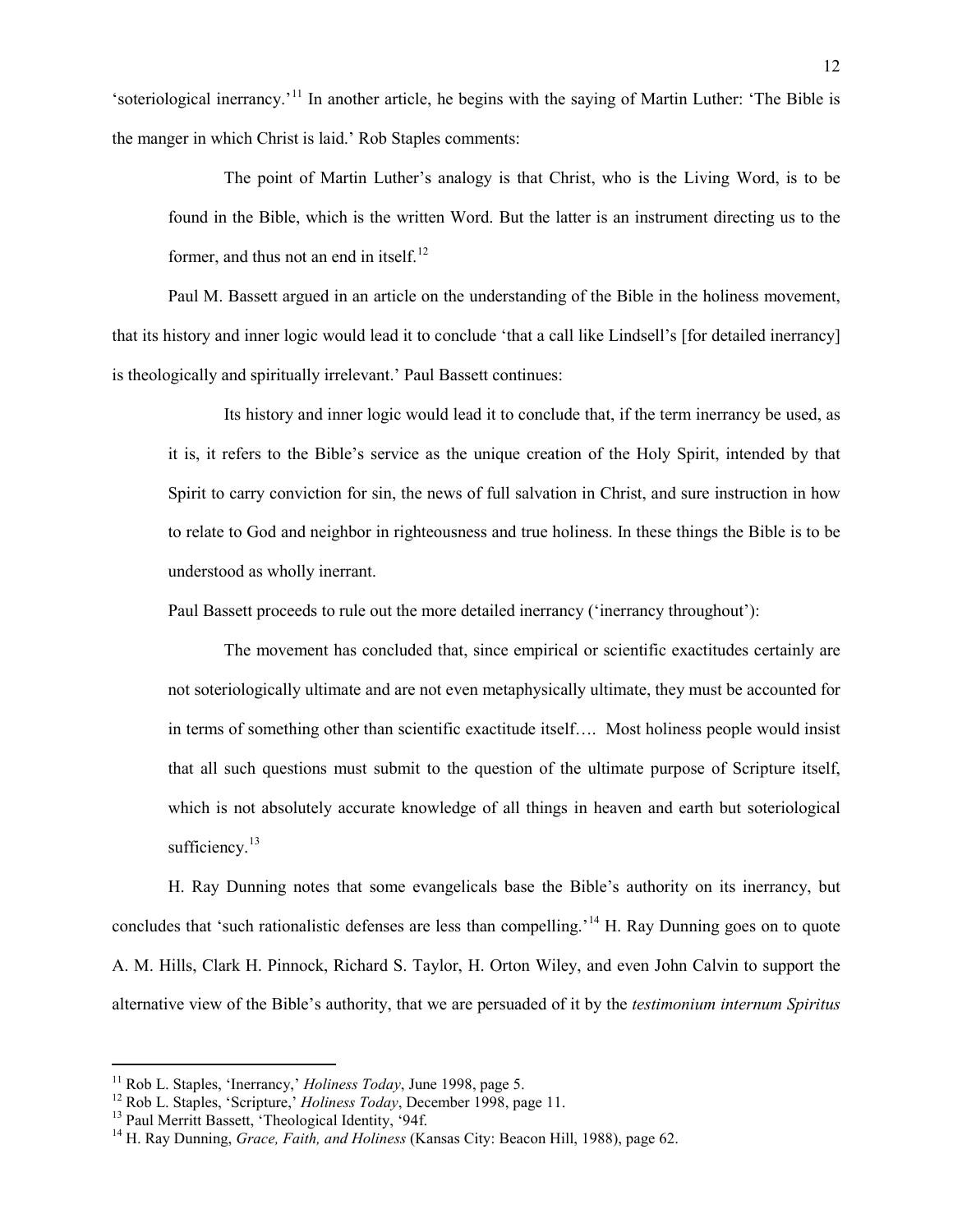*sancti,* the internal witness of the Holy Spirit. This he sees as an aspect of the doctrine of prevenient grace.<sup>[15](#page-13-0)</sup>

We have to conclude then that Nazarene theologians as a whole, with few if any exceptions, are totally opposed to the idea that we need to assert the complete detailed factual inerrancy of Holy Scripture in order to defend its authority. As a body, they are totally committed to its authority in matters of faith and practice, doctrine and ethics. The question of whether the Bible is totally accurate in every statement is not therefore something on which the Church needs to pronounce one way or the other in its official Articles of Faith, for it is quite irrelevant.

Two editors of the *Herald of Holiness* made the very good point that the present Article of Faith IV is a broad one. W. E. McCumber commented in 'The Answer Corner' that Article IV "does not commit us for or against total inerrancy, and, as one would expect, there are proponents of both concepts of 'plenary inspiration' to be found among us." He himself concluded, 'It is not errorless, but it will infallibly achieve its purpose when the Holy Spirit uses it to convict of sin and draw to Christ, making possible our salvation.'[16](#page-13-1) Wesley Tracy, in 'The Question Box,' made clear his view that the inerrancy view "has become the trademark and battle cry of rigid, right wing, Calvinist fundamentalists" and does not belong in the Wesleyan tradition. Nonetheless, he comments that Article IV is a "roomy one": and that both the rigid fundamentalist who believes in inerrancy can assent to the article, while those "who take a less rigid view… also have elbow room."[17](#page-13-2) 

That brings us to a final thought. Not only is the detailed inerrancy view at variance with Wesleyan theology, and repudiated by leading Nazarene theologians, but if Article IV were to be amended to restrict us to that particular view of Scripture, the present breadth which can comprehend both views would be replaced by this narrower fundamentalist view. Since Nazarene theologians and biblical scholars as a whole would be very strongly opposed to this narrowing of this Article of Faith, as would many leading pastors and lay people, such a move would threaten a very serious division in the

<span id="page-13-1"></span><span id="page-13-0"></span><sup>&</sup>lt;sup>15</sup> Ibid, pages 58-65.<br><sup>16</sup> W.E. McCumber, *Herald of Holiness* March 15, 1985, page 31.<br><sup>17</sup> Wesley Tracy, *Herald of Holiness*, January 1992, page 33.

<span id="page-13-2"></span>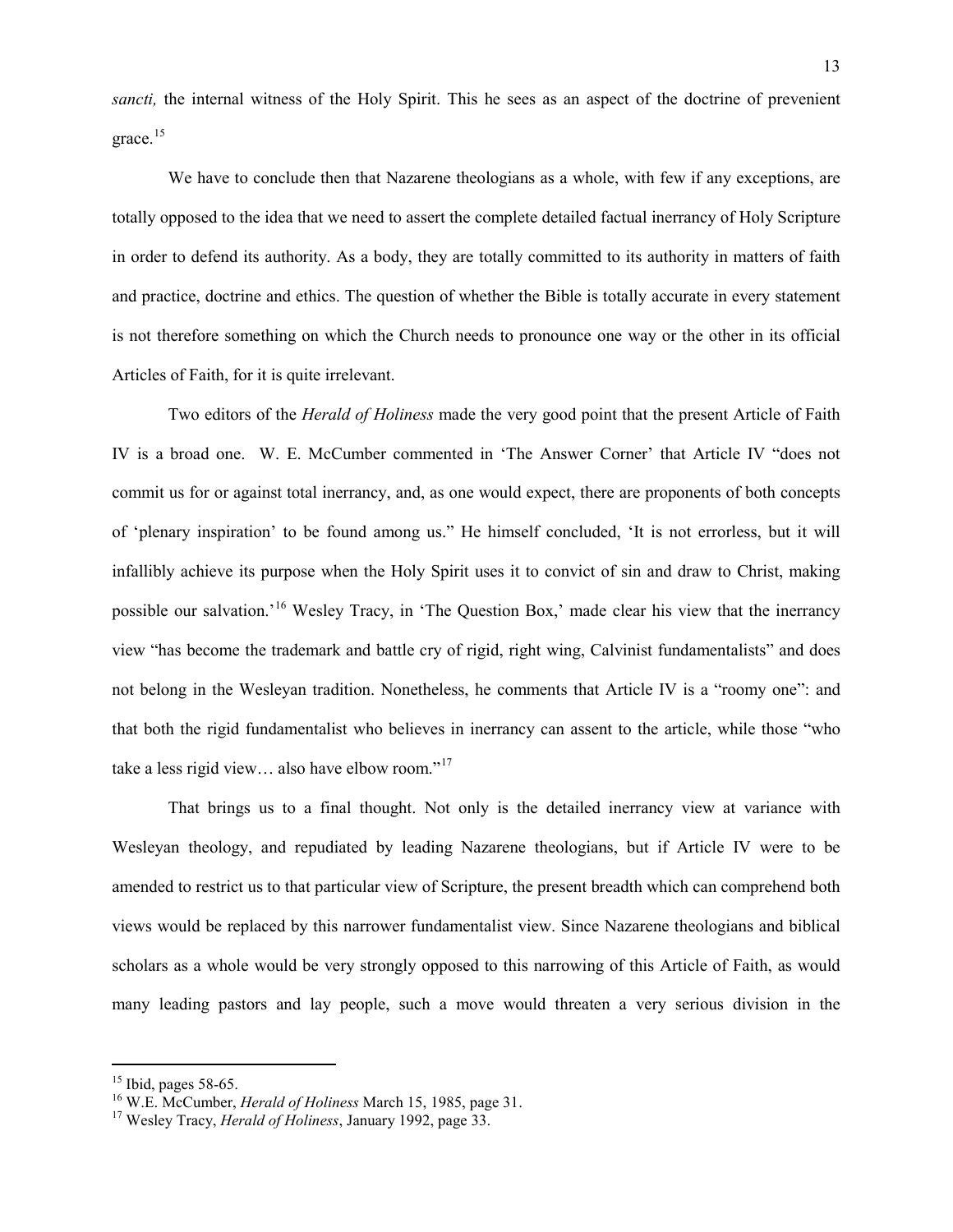denomination. The division and severe crisis and pain seen in other denominations indicate that this could have very serious results for our unity and could do serious damage to the Church of the Nazarene.

**For all these reasons, the committee strongly advises that these amendments should be rejected. Nazarenes are committed by the present Article IV to the sufficiency of Holy Scripture, its final authority in all matters of Christian faith and living, in doctrine and ethics. That is all we need to say.**

# **II. RESPONSE TO RESOLUTION JUD-802 AND RESOLUTION JUD-816 REGARDING ARTICLE VI (ATONEMENT)**

#### **OVERVIEW**

In 2001, 2005, and 2009, each General Assembly received resolutions regarding the terminology of Article VI. Atonement. In 2001, three resolutions came from the delegates seeking to change the term "meritorious" to "sacrificial" ("...by His [meritorious] sacrificial death on the Cross..."). The legislative committee appointed to study the resolutions amended them, and recommended the removal of both terms ("meritorious" and "sacrificial") from the statement. The 2001 General Assembly and the districts approved the amended resolution; thus, neither "meritorious" nor "sacrificial" appear in the current statement of this Article of Faith ("...by His death on the Cross..."). In 2005 and 2009, each General Assembly received resolutions to restore the term "meritorious" to Article VI ("...by His meritorious death on the Cross..."). In both cases, the resolutions were referred to the Board of General Superintendents (BGS) for further study. The BGS, in turn, assigned the Scripture Study Committee with the task of reflecting upon two resolutions on Article VI from the 2009 General Assembly, and making appropriate recommendations for action by the 2013 General Assembly.

**Resolution JUD-802**: seeks to reinsert the term "meritorious" to the wording of Article of Faith VI. Atonement ("by his meritorious death on the Cross").

**Resolution JUD-816**: seeks to change the wording of Article of Faith VI. Atonement by including various "references to the love of God as a motivating factor in the atonement (John 3:16) and broader references to other aspects of the atonement."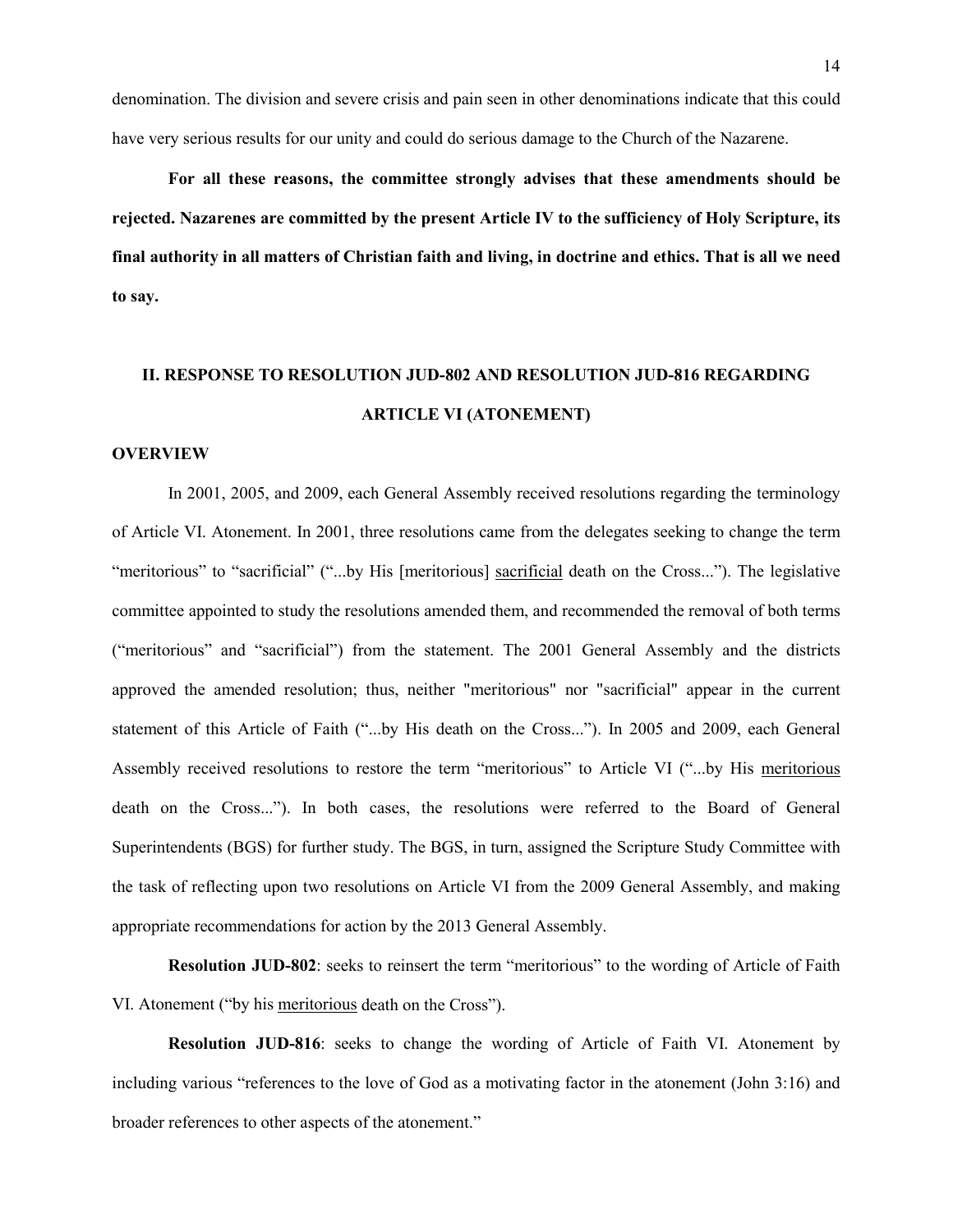#### **COMMITTEE RECOMMENDATIONS**

**Recommendation 1**: Reject Resolution JUD-802 which seeks to insert the term "meritorious" in the wording of Article of Faith VI. Atonement. This committee recommends leaving Article of Faith VI as it currently stands.

**Recommendation 2:** Reject Resolution JUD-816 which seeks to change the wording of Article of Faith VI by including various "references to the love of God as a motivating factor in the atonement (John 3:16) and broader references to other aspects of the atonement." The committee recommends leaving Article of Faith VI as it currently stands.

**Recommendation 3:** The committee recommends that the 2013 General Assembly call upon the various institutions of the Church of the Nazarene to host and produce studies, conferences, and writings aimed at expounding the concept of atonement, thereby enriching the Church's comprehension and faith.

#### **RATIONALE**

**Broad range of the Atonement's Provisions.** The Bible uses a wide range of images to capture the vast dimensions of Christ's atoning death on the Cross. These include sacrifice, ransom/redemption, propitiation, satisfaction, substitution, moral influence, and others. These models express various views regarding the roles of God's wrath and God's love in relation to atonement. Clearly, none of these can exhibit the full mosaic of provisions bestowed on sinful humanity through the atonement. Thus, it is appropriate that Article of Faith VI avoid terminology which confers disproportionate attention upon one image to the exclusion or neglect of others. It is in the interest of protecting the comprehensive nature of God's magnanimous love demonstrated on the Cross and the unity in the Church arising from its common grace that the committee makes this recommendation.

Moreover the Article of Faith on the atoning death of Christ cannot be read without the biblical truths expressed in other Articles of Faith on the sinfulness of humanity, our need for justification and full sanctification, the judgment and righteousness of God, and the renewal of all of creation. Christ's death abundantly answers the realities of man's and creation's need for reconciliation with our holy God and with one another (Romans 5:15-17).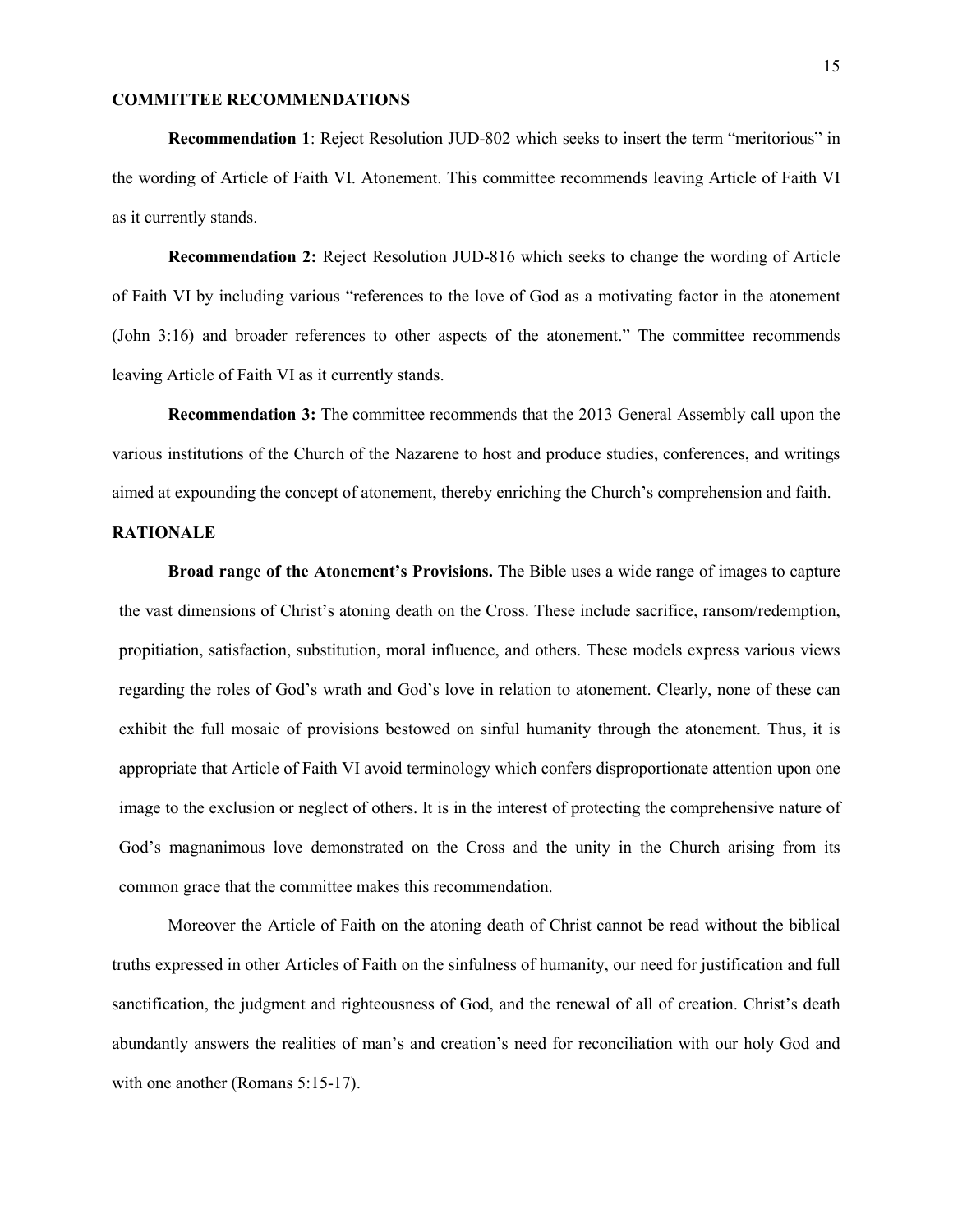**Concise language in the Church's Articles of Faith.** The Church's Articles of Faith seek to reflect two concerns: 1) to communicate the essential elements of faith for each doctrine, and 2) to avoid terminology that either subtracts from or exceeds beyond what is germane to the exposition of an individual doctrine. Therefore, the Articles of Faith have been carefully crafted, and are intentionally concise. Thus, we believe that it is only necessary to affirm the central truth of the doctrine as expressed in the current Articles of Faith.

**Unnecessary to Reinstate "Meritorious."** There are good reasons why it is not necessary to reinstate "meritorious:" 1) the word 'meritorious' was not a major one in John Wesley's own preaching in the doctrine of the atonement and is not presented as a major term in his doctrine according to the main contemporary historical scholars (Collins, Maddox, Williams), 2) the word 'meritorious' is not highlighted in the theology of H. Orton Wiley, although the cognate concepts of satisfaction, substitution, and propitiation are, and 3) the word 'meritorious' is not itself a biblical word.

**Sufficiency of Current Statement.** The words 'meritorious' and 'sacrificial', while appropriate, are unnecessary since what they say is already included in the very word 'atonement.' The term 'atonement' itself includes the key concept that Christ offered himself as the sacrifice through which alone we are reconciled to God and thus merited (or 'won' or 'secured'—Hebrews 9:12) our redemption through his obedience.

#### **CONCLUSION**

**More collaborative study needed.** The committee recognizes the value of healthy discussion and in-depth study in relation to this cardinal doctrine on the atonement. However, such dialogue should extend beyond narrowly selected aspects to encompass its vast range of meaning. Investigation should be pursued for the sake of enriching our Church's confession by her larger understanding of God's gracious work of salvation.

Since the Church of the Nazarene embraces the atonement in its totality, the committee encourages further dialogue and study by its theologically minded members. This calls for a scholarly and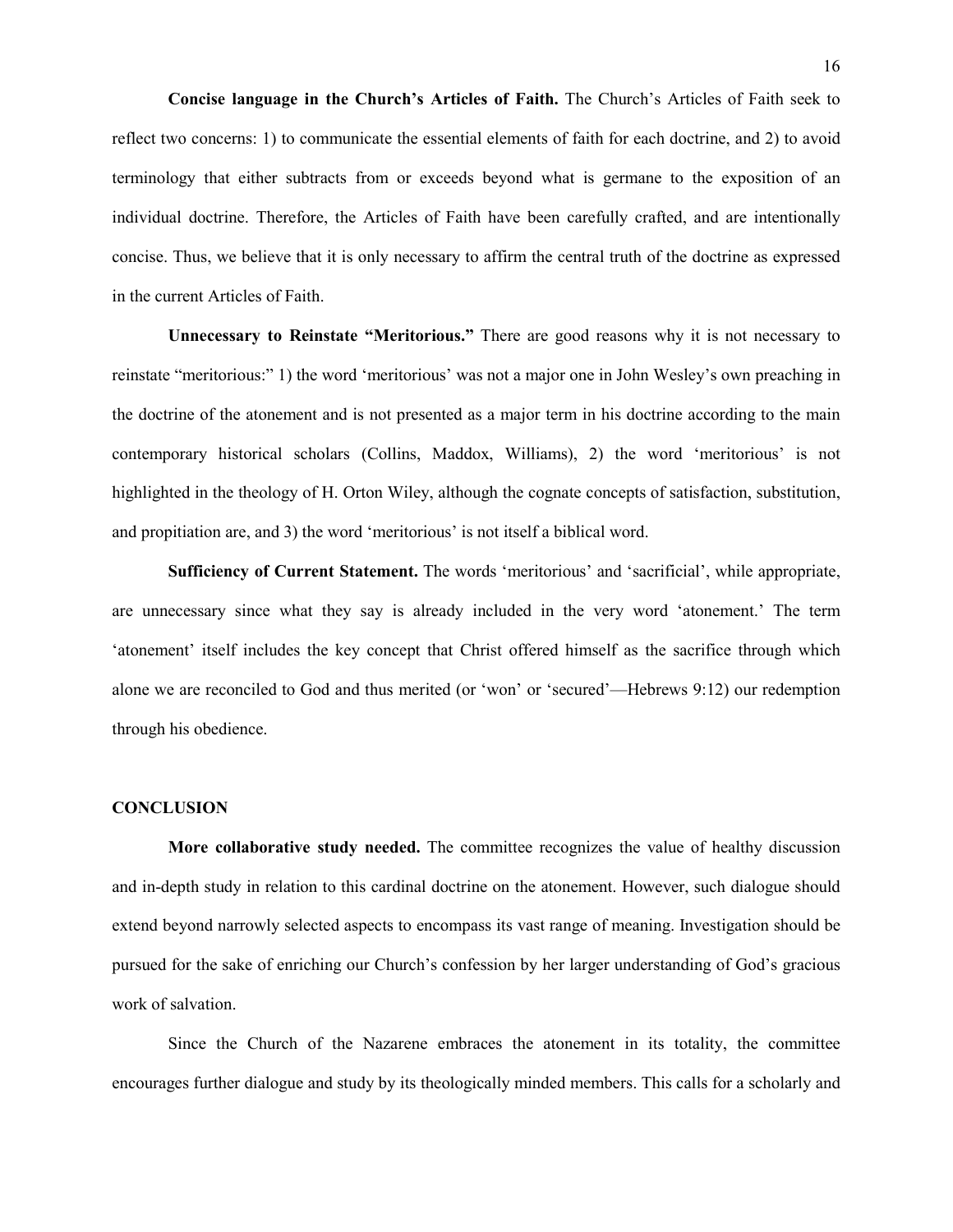reverent discernment between the images of atonement expressed by the biblical writers under the inspiration of the Spirit, and the theories, often flawed, that later Christian thinkers attached to them.

Concern has been expressed that the role of the Cross and the atonement deserves greater emphasis than it often receives. It is hoped that fresh explorations into the love of Christ will infuse the Church with greater vigor and serve as a catalyst that rallies the whole Church to fulfill the Great Commission.

**Accordingly, the committee recommends that the 2013 General Assembly call upon the various institutions of the Church of the Nazarene to host and produce studies, conferences, and writings aimed at expounding the concept of atonement, thereby enriching the Church's comprehension and faith.**

#### **AFFIRMATION**

We want to affirm that doctrine necessarily leads to practical living, orthodoxy should be translated into orthopraxy. Scholarly study is an aid to the faith and life of the body of believers. We are called to live by the Gospel of Christ as the unfathomable expression of God's holy love. While scholars study these great truths, the Church is responsible to live by the light we now have. Wesleyans have always been a people with practical soteriology, both heart and life, and deep concern for evangelism and compassionate ministries.

In speaking about the death of Christ and the atonement, the Bible reveals the reality of grace reconciling an alienated mankind to God, bringing us to peace with God, and thus making us part of the new creation (Ephesians 2:14-16; Colossians 1:19-22). Without missing a beat the Scripture affirms that Christ broke down the dividing wall between peoples, making them one, and so urges the Church to live out this life and ministry of reconciliation in its fullness (Ephesians 4:1-6; 2 Corinthians 5:14-15, 17-21).

Consequently we call upon our local churches to heed a dual charge: believe that Christ's death reconciled man, and live the life of a people reconciled by grace. Peace with our God and Father shapes our corporate prayer life which in turn touches both the visible and invisible world, empowers our willingness to forgive one another, and motivates the way we share our possessions and our lives. It also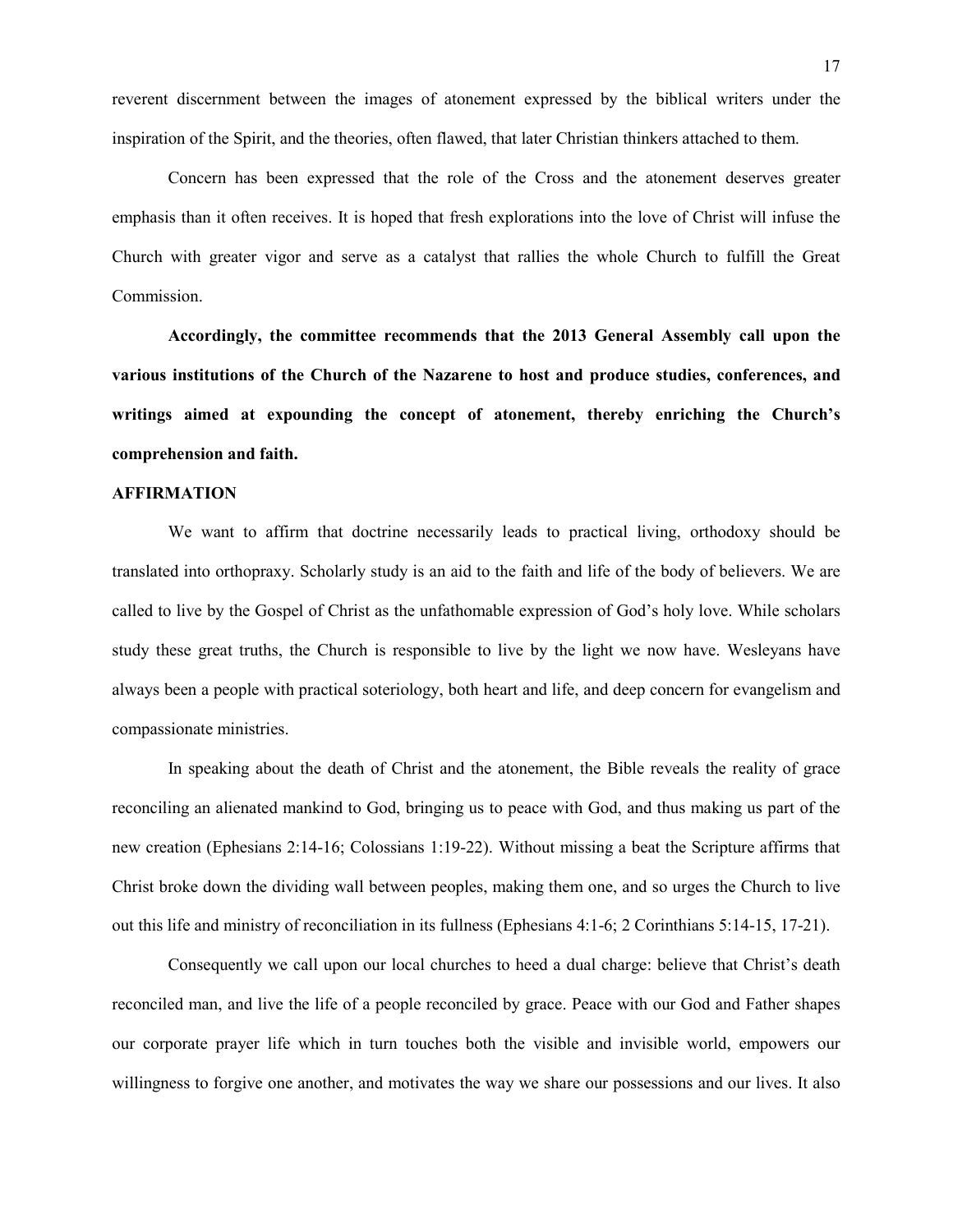makes us evangelizing ambassadors of Christ in the world (2 Corinthians 5:20), and peacemakers (Matthew 5:9) speaking with a prophetic voice.

The Cape Town Commitment declaration deserves our full attention and commitment when it says:

Reconciliation to God and to one another is also the foundation and motivation for seeking the justice that God requires, without which, God says, there can be no peace. True and lasting reconciliation requires acknowledgment of past and present sin, repentance before God, confession to the injured one, and the seeking and receiving of forgiveness. It also includes commitment by the Church to seeking justice or reparation, where appropriate, for those who have been harmed by violence and oppression.

We long to see the worldwide Church of Christ, those who have been reconciled to God, living out our reconciliation with one another and committed to the task and struggle of biblical peace-making in the name of Christ.<sup>[18](#page-18-0)</sup>

# **RECOMMENDATION OF THE COMMITTEE REQUIRING A RESOLUTION TO THE 2013 GENERAL ASSEMBLY FOR** *MANUAL* **CHANGES**

The Scripture Study Committee (SSC) recommends the following, which requires a change to the *Manual of the Church of the Nazarene,* and is presented as an individual resolution to the 2013 General Assembly, through a legislative committee:

# *NOTE: A LEGISLATIVE REFERENCE IS LISTED IN BOLD TYPE BESIDE THE RECOMMENDATION AND IS REFERRED TO THE RESPECTIVE COMMITTEE.* **SCC RECOMMENDATION #1**

#### 1. Articles of Faith **(JUD-2—Special Judicial Committee)**

RESOLVED that a new paragraph be added to the *Manual* as follows:

Resolutions to the General Assembly regarding the Articles of Faith (paragraphs 1-22) shall be referred to the Board of General Superintendents for review by a body with theologians

<span id="page-18-0"></span><sup>&</sup>lt;sup>18</sup> *The Cape Town Commitment: A Confession of Faith and a Call to Action* (The Lausanne Movement, 2011).